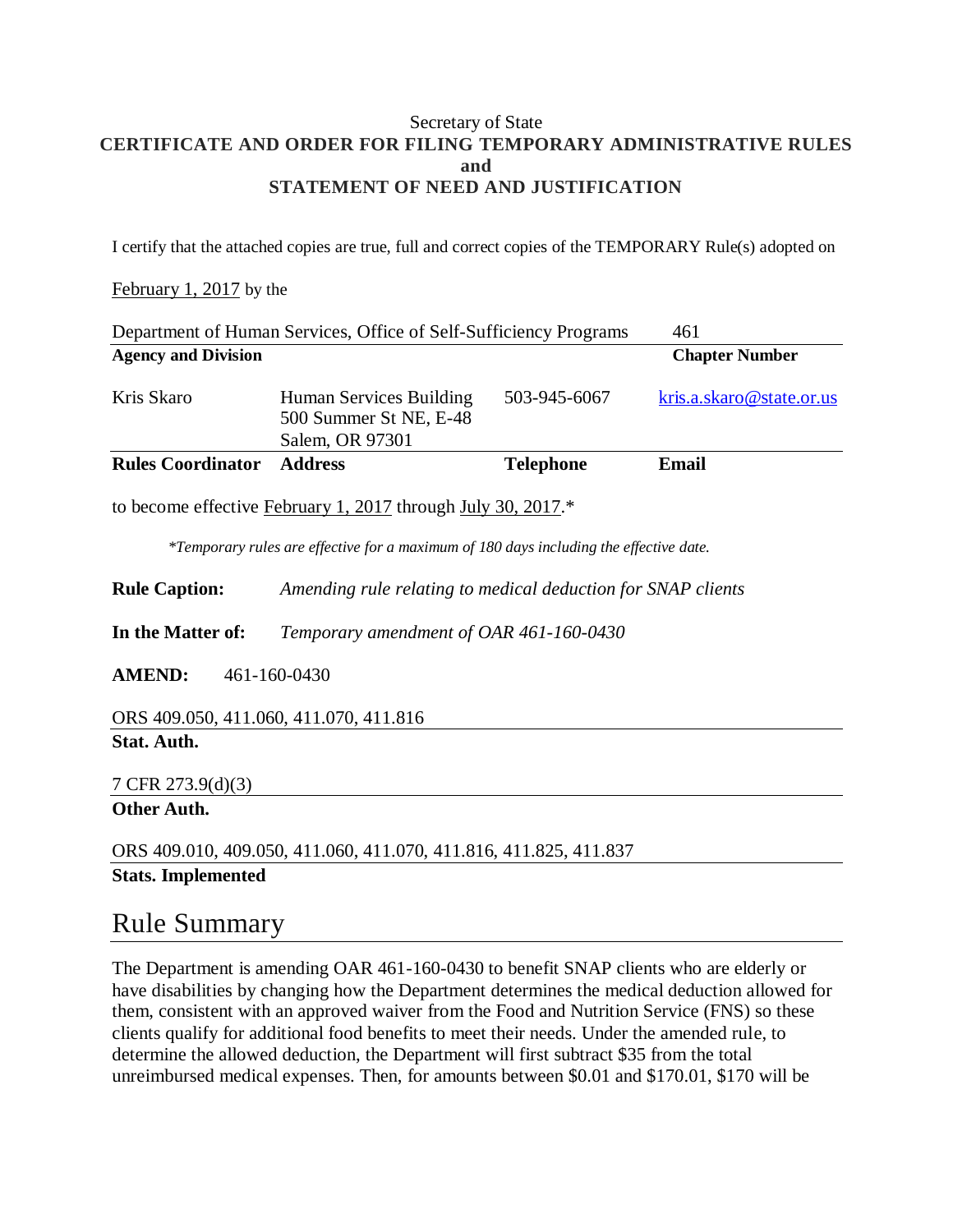deducted from income or, for amounts over \$170, the full cost amount will be deducted from income.

The rule text showing changes is available at [http://www.dhs.state.or.us/policy/selfsufficiency/ar\\_recent.htm.](http://www.dhs.state.or.us/policy/selfsufficiency/ar_recent.htm)

# Need for the Rules

The Department needs to amend OAR 461-160-0430 to ease administrative burden on the Department and encourage SNAP clients who are elderly or have disabilities to take advantage of the deduction for unreimbursed medical expenses and qualify for additional food benefits to meet their needs. This deduction is currently under-utilized. The Department is addressing these needs by implementing its recently obtained waiver. Under the amended rule, to determine the allowed deduction, the Department will first subtract \$35 from the total unreimbursed medical expenses. Then, for amounts between \$0.01 and \$170.01, \$170 will be deducted from income or, for amounts over \$170, the full cost amount will be deducted from income.

## Documents Relied Upon

Standard Medical Deduction Waiver Request from Department to FNS Western Region, June 30, 2016, is available from the Hearings and Rules Unit, 500 Summer St. NE E-48, Salem, OR 97301

## Justification of Temporary Rules

The Department finds that failure to act promptly by amending OAR 461-160-0430 will result in serious prejudice to the public interest, the Department, and SNAP clients who are elderly or have disabilities. The Department needs to proceed by temporary rule to implement the new standard deduction approved by FNS because the change will immediately benefit SNAP clients who are elderly or have disabilities who will qualify for additional food benefits to meet their needs. Additionally, the Department will immediately benefit from the simplified process which will reduce eligibility determination errors.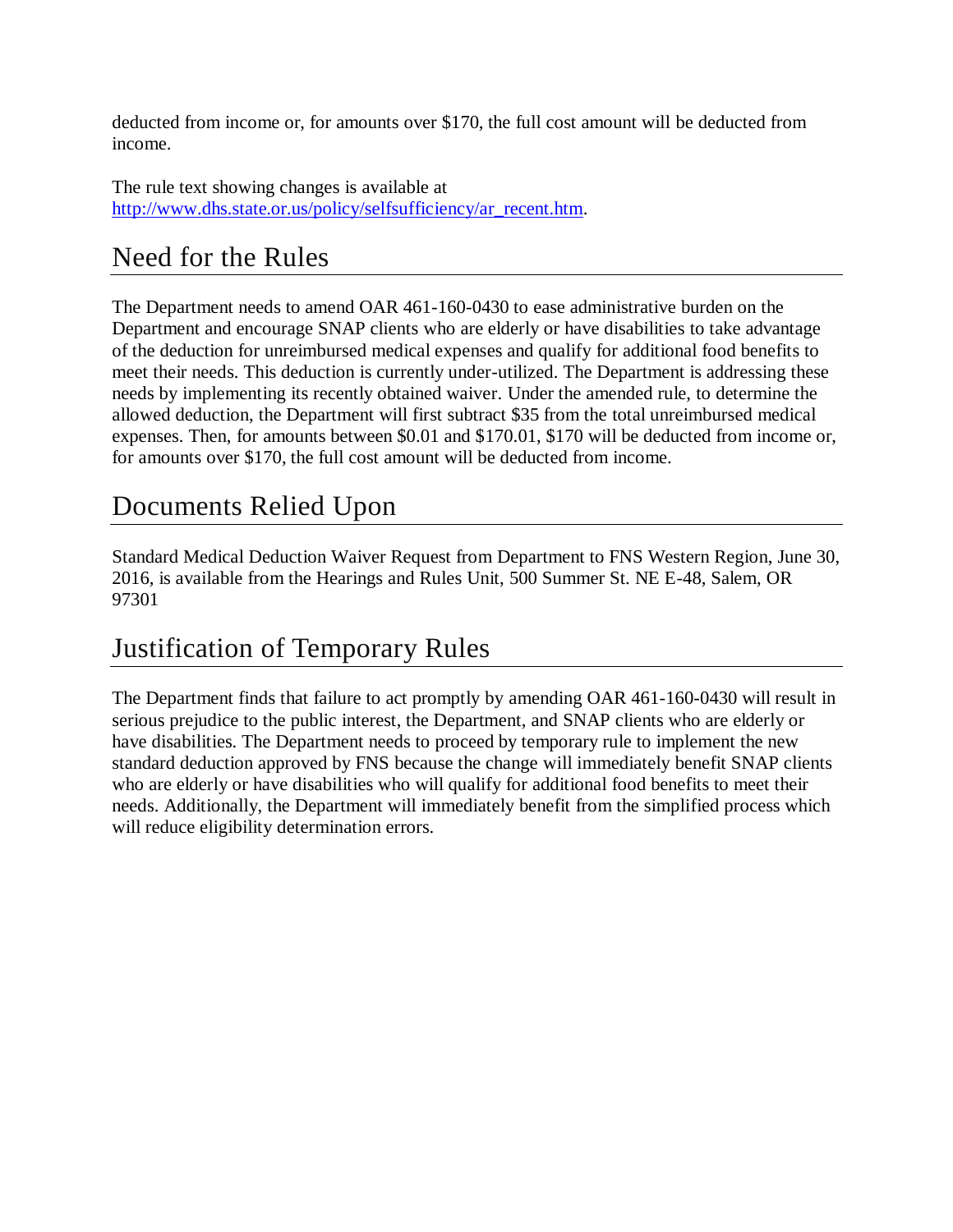Income Deductions; SNAP

- (1) Deductions from income are subtracted from *countable* (see OAR 461-001-0000) income (see OAR 461-140-0010) in the following order to determine *adjusted income* (see OAR 461-001-0000) for the SNAP program:
	- (a) An earned income deduction of 20 percent of *countable* earned income. The 20 percent deduction is not taken from the wages funded by grant diversions such as Work Supplementation wages.
	- (b) A standard deduction of:
		- (A) \$157 per month for a *benefit group* (see OAR 461-110-0750) of one, two, or three individuals.
		- (B) \$168 per month for a *benefit group* of four individuals.
		- (C) \$197 per month for a *benefit group* of five individuals.
		- (D) \$226 per month for a *benefit group* of six or more individuals.
	- (c) A dependent care deduction for dependent care costs billed to a member of the *filing group* (see OAR 461-110-0370) and not paid for through any other program of the Department. For the cost to be deductible under this section, the care must be necessary to enable a member of the *filing group* to--
		- (A) Accept or continue employment;
		- (B) Seek employment, including a job search that meets the requirements of a *case plan* (see OAR 461-001-0020); or
		- (C) Attend vocational or educational training. A student receiving educational income is entitled to a deduction only for costs not excluded from educational income by OAR 461-145-0150.
	- (d) The medical deduction for *elderly* (see OAR 461-001-0015) individuals and individuals who have a *disability* (see OAR 461-001-0015) in the *filing group*. The deduction is calculated by determining the total of their deductible medical costs (see OAR 461-160-0415) and subtracting \$35. The remainder is the medical deduction.The Department uses thate resulting amount to determine the allowable deduction as follows:
		- (A) For an amount less than \$0, no deduction is allowed.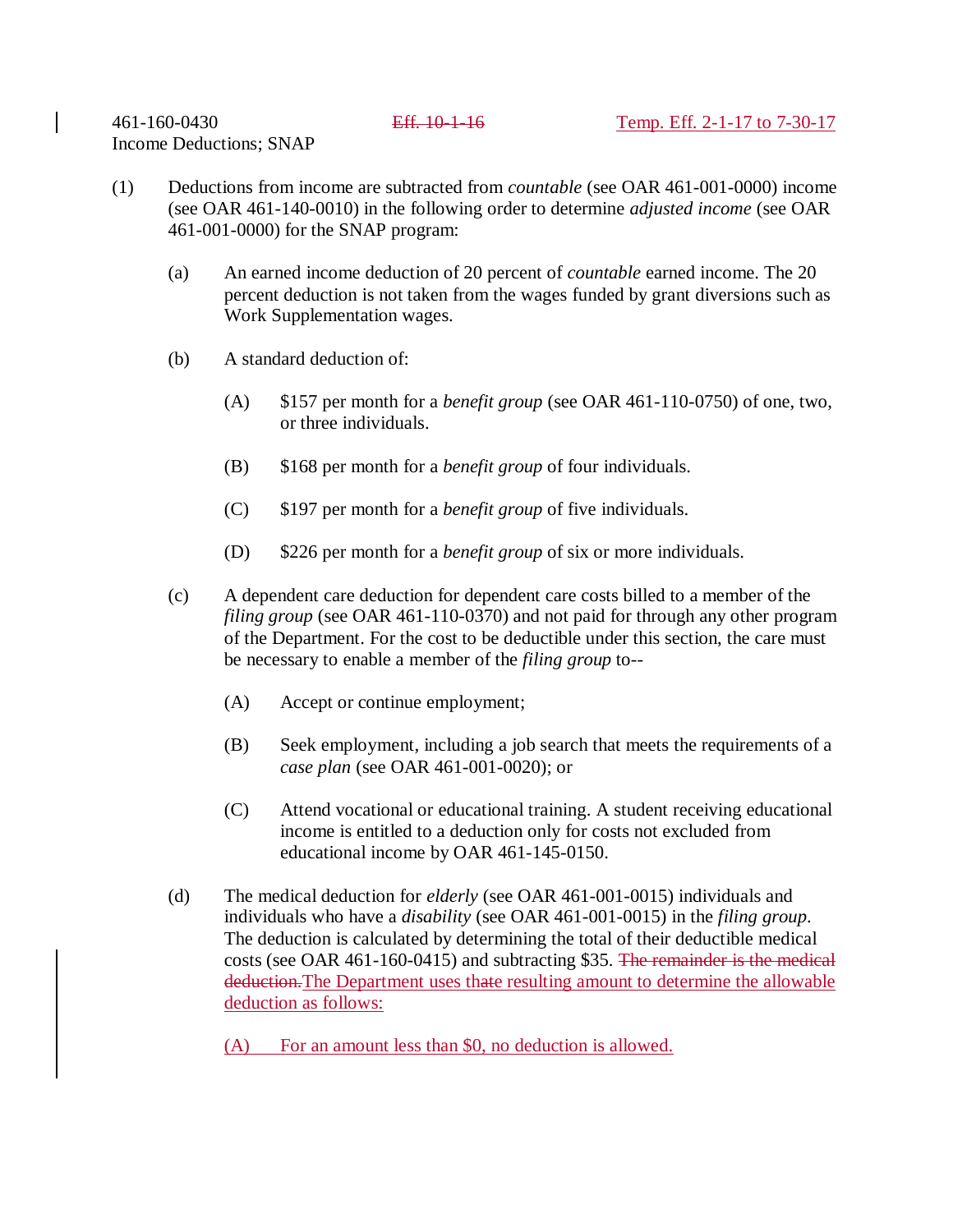- (B) For an amount greater than \$0, but less than \$170.01, a deduction of \$170 is allowed.
- (C) For an amount greater than  $$170,$ , a deduction of the amount determined under this subsection  $(1)(d)$  of this rule is allowed.
- (e) A deduction for child support payments (including cash medical support) a member of the *filing group* makes under a legal obligation to a *child* (see OAR 461-001-0000) not a member of the *filing group*, including payments for the current month and for payments on arrearages. Child support is not deductible if collected by setoff through the Oregon Department of Revenue or by interception of a federal tax refund.
- (f) A shelter deduction, calculated as follows:
	- (A) For SNAP *filing group* members required to pay room and board in a *nonstandard living arrangement* (see OAR 461-001-0000), the shelter deduction is--
		- (i) The cost of room and board, minus the payment standard for the *benefit group*; or
		- (ii) The actual room cost, if the individual can prove that the room cost exceeds the cost described in subparagraph (i) of this paragraph.
	- (B) For all other *filing group* members, the shelter deduction is calculated as follows:
		- (i) The standard deduction and the deductions of earned income, dependent care, court-ordered child support, and medical expenses are subtracted from *countable* income. Fifty percent of the remainder is subtracted from the shelter cost calculated in accordance with OAR 461-160-0420.
		- (ii) The rounded balance is the deduction, except the deduction is limited if the *filing group* has no member who has a *disability* or is *elderly*. The limit is \$517 per month.
- (2) If a *filing group* member cannot verify a medical or court-ordered child-support expense or cannot verify any other expense when asked to do so, the unverified expense is not used to calculate the deduction. If the individual provides verification, the deduction is applied when calculating the next month's benefits. If verification is provided within the period authorized for processing applications (see OAR 461-115-0210), the benefits for the *initial month* (see OAR 461-001-0000) are recalculated using the deduction.

Stat. Auth.: ORS 409.050, 411.060, 411.070, 411.816